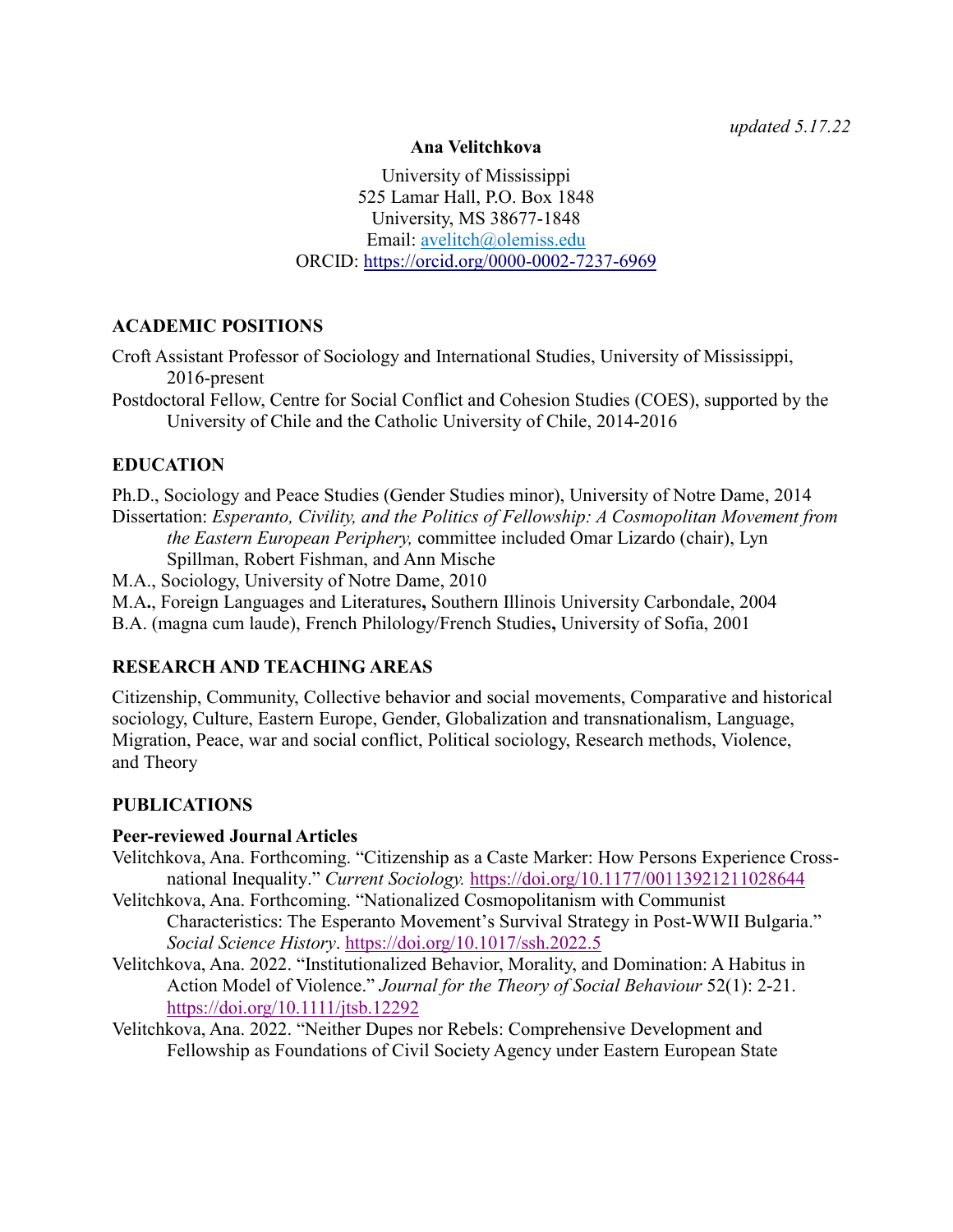Socialism." *Balkanistica* 35: 225-59.

- Velitchkova, Ana. 2021. "Rationalization of Belonging: Transnational Community Endurance." *International Sociology* 36(3): 419–438. <https://doi.org/10.1177/0268580920962005>
- Velitchkova, Ana. 2015. "World Culture, Uncoupling, Institutional Logics, and Recoupling: Practices and Self-identification as Institutional Microfoundations of Political Violence." *Sociological Forum* 30(3): 698-720*.* [doi:10.1111/socf.12188/full](http://onlinelibrary.wiley.com/doi/10.1111/socf.12188/full)
- Velitchkova, Ana, Jackie Smith, and Austin Choi-Fitzpatrick. 2009. "Windows on the Ninth World Social Forum in Belém." *Societies without Borders* 4:193-208. [doi:10.1163/187219109×447476](http://booksandjournals.brillonline.com/content/journals/10.1163/187219109x447476)
- Smith, Jackie, Jeffrey Juris, and the Social Forum Research Collective. 2008. "'We Are the Ones We Have Been Waiting For': The U.S. Social Forum in Context." *Mobilization* 13(4): 373-394. [doi:10.17813/maiq.13.4.2r0m233123644j60](http://mobilizationjournal.org/doi/abs/10.17813/maiq.13.4.2r0m233123644j60?code=hjdm-site)

### **Manuscripts in Preparation**

- Velitchkova, Ana. "Unequal Togetherness or How Striving for Equality Can Produce Inequality; the Case of Esperanto." (in preparation for submission)
- Velitchkova, Ana. "Pathways of High-skill Immigrant Incorporation: Overcoming Continuous Culture Shocks." (data analysis stage)
- Velitchkova, Ana. "Migration Crises as Products of Experiencing Citizenship as a Caste Marker."

### **Book Reviews**

- Velitchkova, Ana. 2021. "Review of Daniel Chirot. *You Say You Want a Revolution?: Radical Idealism and Its Tragic Consequences*. Princeton, NJ: Princeton University Press, 2020." *Contemporary Sociology* 50(5): 401-3.
- Velitchkova, Ana. 2021. ["Violence, Social Media, and Market Authenticity: A Review of Ballad](https://mobilizingideas.wordpress.com/2021/07/05/violence-social-media-and-market-authenticity-a-review-of-ballad-of-the-bullet-gangs-drill-music-and-the-power-of-online-infamy-by-forrest-stuart/)  [of the Bullet: Gangs, Drill Music, and the Power of Online Infamy by Forrest](https://mobilizingideas.wordpress.com/2021/07/05/violence-social-media-and-market-authenticity-a-review-of-ballad-of-the-bullet-gangs-drill-music-and-the-power-of-online-infamy-by-forrest-stuart/) Stuart." *Mobilizing Ideas.* Center for the Study of Social Movements, Notre Dame, Indiana.
- Velitchkova, Ana. 2017. ["Strangers in Their Own Land: A](https://mobilizingideas.wordpress.com/2017/06/30/strangers-in-their-own-land-a-review/) Review." *Mobilizing Ideas.* Center for the Study of Social Movements, Notre Dame, Indiana.
- Velitchkova, Ana. 2016. "Review of Julie Shayne (ed). *Taking Risks: Feminist Activism and Research in the Americas*. Albany: State University of New York Press, 2015. \$27.95 (paperback)." *Mobilization* 21(4): 501-2.
- Velitchkova, Ana. 2016. ["Social Movement Theory from Latin America.](https://mobilizingideas.wordpress.com/2016/06/10/social-movement-theory-from-latin-america/)" *Mobilizing Ideas.* Center for the Study of Social Movements, Notre Dame, Indiana.
- Velitchkova, Ana. 2015. ["Public Shaming and the 21st-Century](http://mobilizingideas.wordpress.com/2015/07/20/public-shaming-and-the-21st-century-crowd) Crowd." *Mobilizing Ideas.* Center for the Study of Social Movements, Notre Dame, Indiana.

#### **Public Sociology**

- Velitchkova, Ana. 2014. ["Conversing with Theory, Thinking](http://mobilizingideas.wordpress.com/2014/10/13/conversing-with-theory-thinking-globally) Globally." *Mobilizing Ideas.* Center for the Study of Social Movements, Notre Dame, Indiana.
- Velitchkova, Ana. 2014. ["The Cosmopolitan Migrant.](http://mobilizingideas.wordpress.com/2014/09/10/the-cosmopolitan-migrant)" *Mobilizing Ideas.* Center for the Study of Social Movements, Notre Dame, Indiana.
- Velitchkova, Ana. 2014. ["The Global Body Politics of Attending the ASA; or the Political](http://mobilizingideas.wordpress.com/2014/08/22/the-global-body-politics-of-attending-the-asa-or-the-political-consequences-of-mundane-occurrences)  [Consequences of Mundane](http://mobilizingideas.wordpress.com/2014/08/22/the-global-body-politics-of-attending-the-asa-or-the-political-consequences-of-mundane-occurrences) Occurrences." *Mobilizing Ideas.* Center for the Study of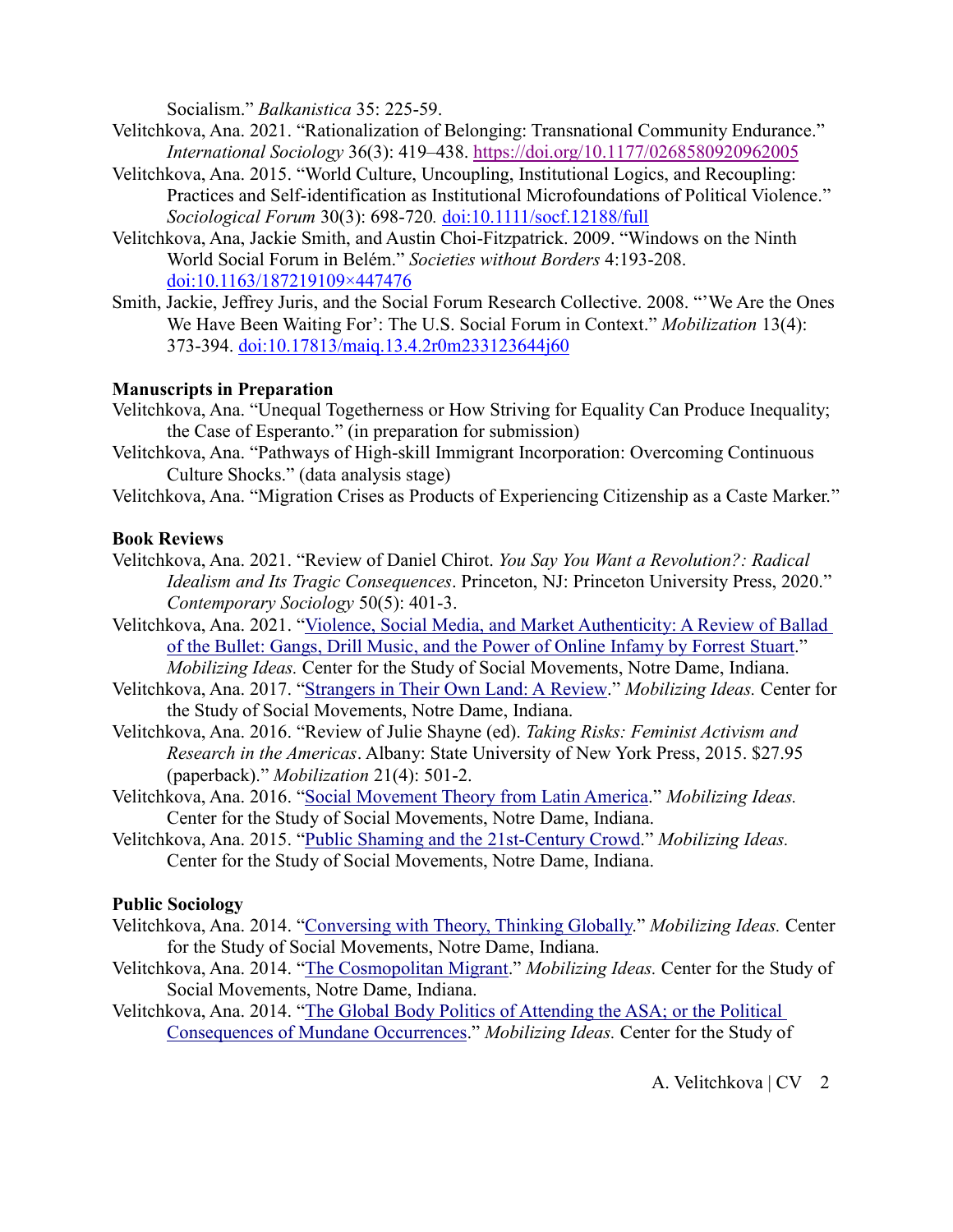Social Movements, Notre Dame, Indiana.

### **AWARDS/HONORS**

- Nominated for the position of chair in the section on Peace, War, and Social Conflict, American Sociological Association, 2020 (declined)
- Honorary Research Associate, Centre for Social Conflict and Cohesion Studies (COES), supported by the University of Chile and the Catholic University of Chile, 2016-present
- Junior Theorists Symposium invitation, Theory Section, American Sociological Association, 2015
- Outstanding Graduate Student Teaching Award, University of Notre Dame, 2014
- Sigma Delta Pi, Hispanic Honor Society, membership, 2003
- Pi Delta Phi, French Honor Society, membership, 2002; Southern Illinois University Chapter President, 2003

### **GRANTS**

- Faculty Development Grant, Division of Diversity and Community Engagement, The University of Mississippi, 2022 (\$2,000)
- Junior Faculty Grant for Research and Creative Achievement, College of Liberal Arts, The University of Mississippi, 2020 (\$10,000), 2021 (\$5,000).
- National Center for Faculty Development and Diversity Faculty Support Program Grant, College of Liberal Arts and Department of Sociology and Anthropology, The University of Mississippi, 2018-9 (\$3,450)
- Faculty Grant for Research and Creative Achievement, College of Liberal Arts, The University of Mississippi, 2018 (\$10,000)
- Summer Research Award, College of Liberal Arts, The University of Mississippi, 2017 (\$9,500)
- OER Grant, The University of Mississippi/William and Flora Hewlett Foundation, 2017 (\$2,000 to integrate Open Educational Resources into a Sociology 101 course)
- Mini-COES Research Grant, Centre for Social Conflict and Cohesion Studies (COES)/Chilean FONDAP project 15130009, 2015 (\$6,300 to study the Chilean "encapuchados")
- Zahm Dissertation Research Travel Grant, Graduate School, University of Notre Dame, winter 2011-2012 (\$4,000)
- Study Language Abroad Grant, Center for the Study of Languages and Cultures, University of Notre Dame, summer 2011 (\$3,000 to study Esperanto)
- Notabaert Pre-dissertation Research Grant, Graduate School, University of Notre Dame, summer 2010 (\$1,000)
- Summer Study Award, Kroc Institute for International Peace Studies, University of Notre Dame, summer 2010 (\$2,045 to attend workshops at the Sunbelt conference of the International Network for Social Network Analysis)
- Graduate Travel and Research Grant, Nanovic Institute for European Studies, University of Notre Dame, summer 2009 (\$4,740 to study the cultural mobilization preceding four Eastern European transitions in 1989)
- Graduate Student Professional Development and Recruitment Grant, Institute for Scholarship in the Liberal Arts, University of Notre Dame, summer 2009 (\$1,000 to study the cultural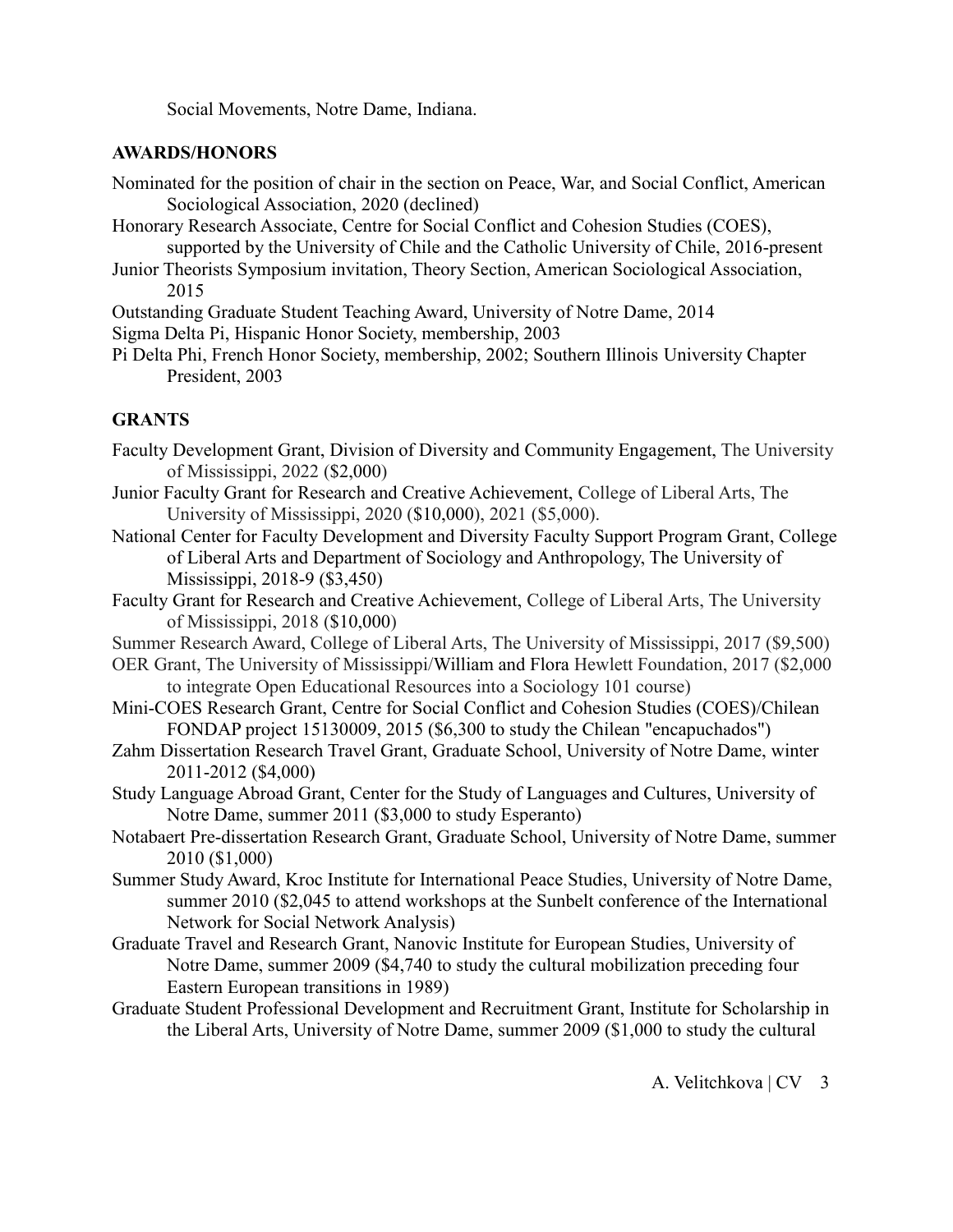mobilization preceding four Eastern European transitions in 1989)

- Research Travel Grant, Center for the Study of Social Movements and Social Change, University of Notre Dame, winter 2009 (\$1,500 to conduct participant observation at the World Social Forum in Belem, Brazil)
- Downes Grant, from the Graduate School, University of Notre Dame, summer 2008 (\$1,000 to attend ICPSR course on Network Analysis, Ann Arbor, Michigan), declined

### **FELLOWSHIPS/SCHOLARSHIPS**

The Dominica and Frank Annese Fellowship in Graduate Studies, Nanovic Institute for European Studies, University of Notre Dame, 2012-2013

- Dissertation Fellowship, Kroc Institute for International Peace Studies, University of Notre Dame, 2011-2012
- Invitation/Scholarship to European Union sponsored summer school "Confronting Cold War Conformity: Peace and Protest Cultures in Europe, 1945-1989," the fourth event of the Marie Curie Series of Events "European Protest Movements Since 1945," Charles University, Prague, Czech Republic, August, 2008. Did not attend
- Graduate Research Assistantship, Department of Sociology and Kroc Institute for International Peace Studies, University of Notre Dame, 2007-2011, 2013-2014
- Graduate Teaching Assistantship, Department of Foreign Languages and Literatures, Southern Illinois University Carbondale, 2001-2004
- Erasmus Student of the European Commission study abroad scholarship, Aristotle University, Thessaloniki, Greece, 2001

Full undergraduate state merit-based scholarship, University of Sofia, 1997-2001

#### **CONFERENCES**

#### **Panels Organized**

- "Cultural Constitution of Politics." Social Science History Association conference, Philadelphia, Pennsylvania/virtual, November 2021.
- "Interdisciplinary Approaches to Violence in the Andean Region." Latin American Studies Association, New York, May 2016 (did not attend).
- "Re-imagining Citizens and Publics." Social Science History Association conference, Chicago, Illinois, November 2013.
- "The Socialist Experience." Social Science History Association conference, Vancouver, British Columbia, November 2012.
- "Supra-national institutionalism." Social Science History Association conference, Boston, Massachusetts, November 2011.

#### **Invited Talks**

- "Linking Theoretical and Empirical Work on Migration." Faculty and Graduate Student Forum on Race & Ethnicity. The University of Mississippi, March 7, 2022.
- "How Modern Communities Endure: Lessons from the Case of the Transnational Language Community Esperanto." Modern Languages Working Papers 14. The University of Mississippi, February 21, 2020.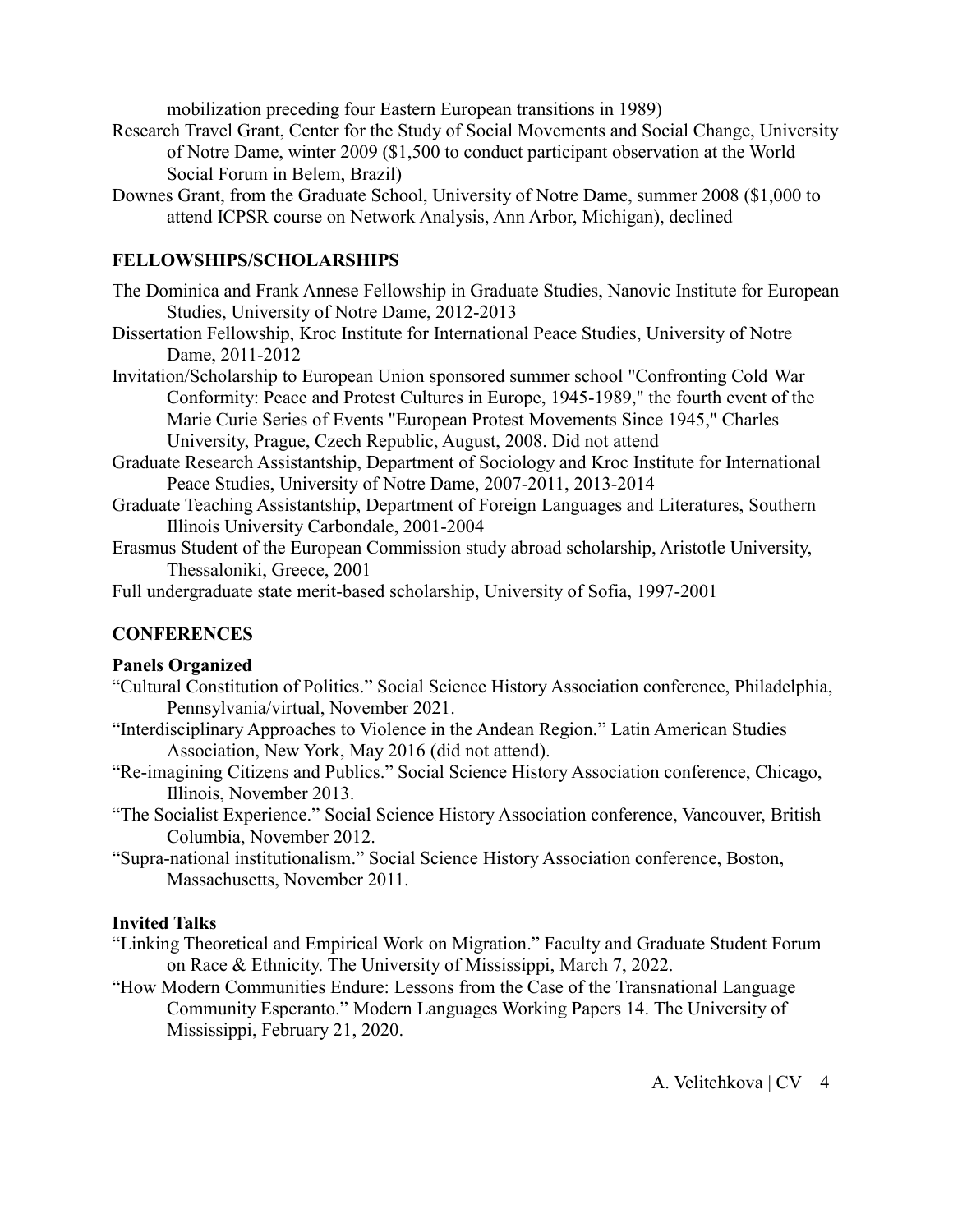"Independent Political Culture behind the Iron Curtain: Two Approaches to Global Cultural Stratification." The University of Mississippi, March 7, 2016.

- "Who are the 'Encapuchados'? Low-intensity Political Violence in Chile, 2011-2013." Coloquio Movimientos Sociales en América Latina: Trayectorias y Rupturas, Universidad Andrés Bello, Santiago, Chile, November 12, 2015.
- "Aiming at the Equal Community, Producing Inequality: The Community Logic Meets the Logic of Practice in the Making of the Global Esperanto Field." Junior Theorists Symposium-JTS, Theory Section of the American Sociological Association, Chicago, Illinois, August 21, 2015.
- "Social Movements behind the Iron Curtain." Seminario Internacional Movimiento, Límite y Conflicto, Universidad Andrés Bello, Santiago, Chile, November 27, 2014.
- "Conflict and Civility in the Small Eastern European State-Socialist Countries." Taller de Economía Crítica, Universidad de Chile, Santiago, Chile, November 4, 2014.
- "The Making of Internationalist Publics and Civility behind the Iron Curtain." Young Scholars in Social Movements, Center for the Study of Social Movements and Social Change, Notre Dame, Indiana, May 1, 2014.
- "The Mismatch between Ideal and Practice as a Mismatch between Two Sides of Identity: Group Solidarity, Individual Life Stories, and Language." Locating Solidarity, New School for Social Research, New York, March 31, 2012.
- "Cosmopolitan Priming for Change: Transnational Social Movements in Communist Eastern Europe." Young Scholars in Social Movements, Center for the Study of Social Movements and Social Change, Notre Dame, Indiana, April 2010.

# **Conference Papers**

- "Politicization of Inequality: How Striving for Equality Can Produce Inequality." To be presented at the American Sociological Association annual meeting, Los Angeles, California, August 2022.
- "Citizenship as a Caste Marker: How Persons Experience Cross-national Inequality." Presented at the virtual annual meeting of the American Sociological Association, August 2021.
- "Nationalized Cosmopolitanism with Communist Characteristics: The Esperanto Movement's Survival Strategy in Post-WWII Bulgaria." Presented at the IV ISA Forum of Sociology, virtually, February, 2021. Presented at the Social Science History Association conference, virtually, November 2021.
- "Rationalization of Belonging: Transnational Community Endurance." Presented at the IV ISA Forum of Sociology, virtually, February, 2021.
- "Institutionalized Behavior, Morality, and Domination: A Habitus in Action Model of Violence." Presented at the American Sociological Association annual meeting, virtual engagement event, August 2020.
- "Extending Rationalization: Continuity and Growth of a Transnational Community." Presented at the Social Science History Association conference, Chicago, Illinois, November 2019.
- "Community Logic and Hybridization: Mechanisms of Continuity and Proliferation in a Transnational Community." Presented at the American Sociological Association annual meeting, New York, August 2019.
- "Cosmopolitan Nationalism, Esperanto, and Consent in State-Socialist Eastern Europe: The Case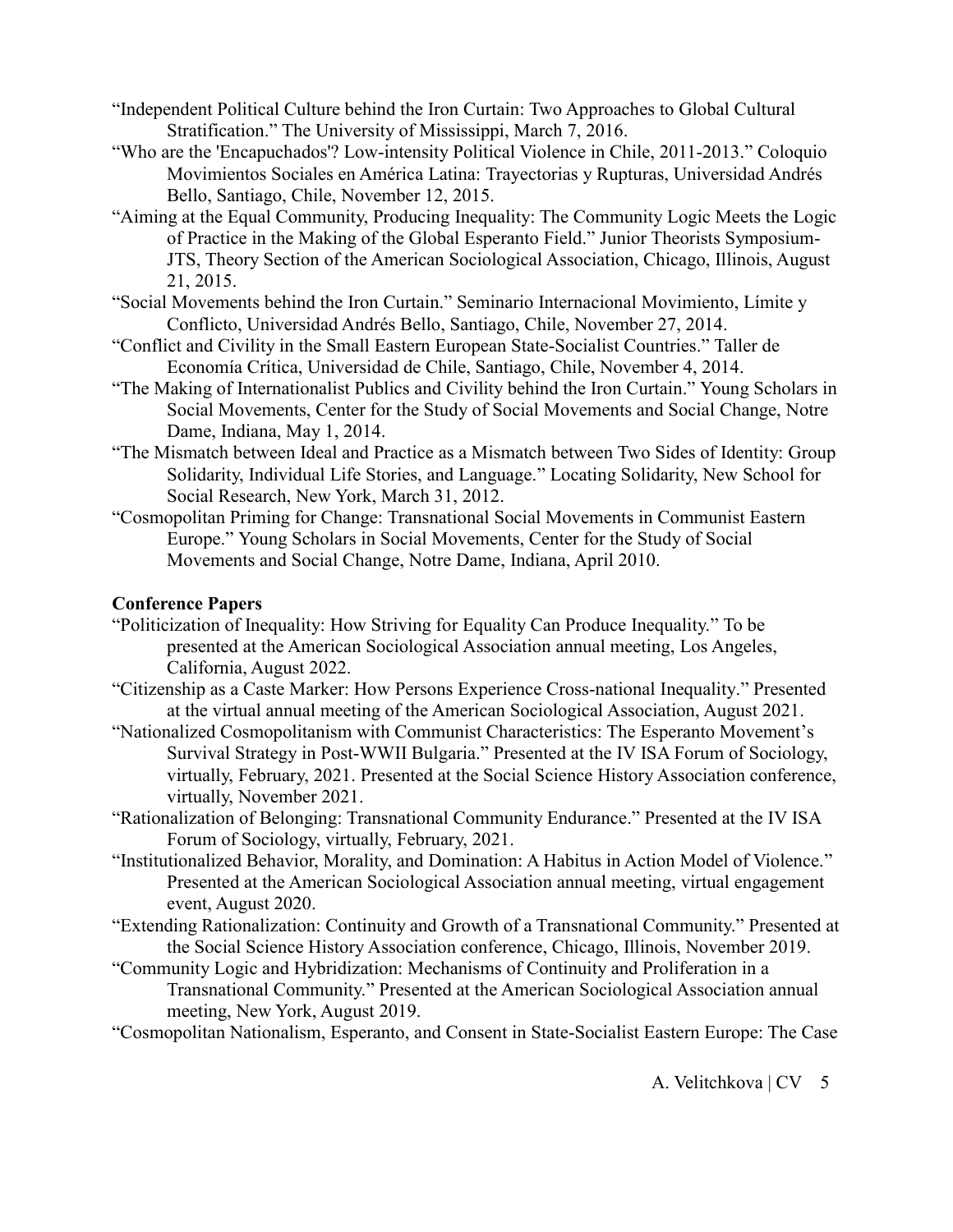of Bulgaria." Presented at the American Sociological Association annual meeting, New York, August 2019.

- "The Global Citizenship Caste System." Presented at the Southern Sociological Society Annual Meeting, New Orleans, Louisiana, April 2018. Presented at the XIX ISA World Congress of Sociology, Toronto, Ontario, July 2018. Presented at the Eleventh Global Studies Conference, Granada, Spain, July 2018.
- "Aiming at the Equal Community, Producing Inequality: The Community Logic Meets the Logic of Practice." Presented at the American Sociological Association annual meeting, Montréal, Québec, August 2017.
- "Creating Consent in State Socialist Eastern Europe: The Cosmopolitan Nationalism of the Weak." Presented at the Social Science History Association conference, Chicago, Illinois, November 2016. Presented at the Mobilization Conference, San Diego, California, May, 2017.
- "Independent Political Culture behind the Iron Curtain: Explaining the Puzzling Case of the Bulgarian Democratic Transition." Presented at the American Sociological Association annual meeting, Chicago, Illinois, August 2015.
- "Participation in Low-intensity Political Violence: Who are the Chilean 'Enchapuchados'?" Presented at the Latin American Studies Association congress, San Juan, Puerto Rico, May 2015.
- "World Culture, Uncoupling, Institutional Logics, and Recoupling: Practices and Selfidentification as Institutional Microfoundations of Political Violence." Presented at the American Sociological Association annual meeting, San Francisco, California, August 2014.
- "The Making of Modern Publics and Selves behind the Iron Curtain." Presented at the American Sociological Association annual meeting, New York, August 2013. Presented at the Social Science History Association conference, Vancouver, British Columbia, November 2012.
- "A Habitual Action Theory of Political Violence." Presented at the American Sociological Association annual meeting, Denver, Colorado, August 2012.
- "Differentiated Habitus and Field, and High-risk Political Participation." Presented at the Social Science History Association conference, Boston, Massachusetts, November 2011.
- "Poverty, Clientelism, and Spontaneity in Protest Participation: Micromobilization in Sub-Saharan Africa." Presented at the American Sociological Association annual meeting, Las Vegas, Nevada, August 2011.
- "Micromobilization and Political Violence, a Sociological Account." Presented at the International Studies Association conference, Montreal, Quebec, Canada, March 2011.
- "Mobilizing Behind the Curtain: Social Movement Strategies under Repressive Regimes." Presented at the Social Science History Association conference, Chicago, Illinois, November 2010.
- "Cosmopolitan Priming for Change: Transnational Social Movements in Communist Eastern Europe." Presented at the American Sociological Association annual meeting, Atlanta, Georgia, August 2010.
- "Transnational Social Movement Organizations' Connectedness and Collaborations: Strategic Action and Network Dynamics Driving 'Globalization.'" Presented at the Sunbelt conference of the International Network for Social Network Analysis, Riva del Garda,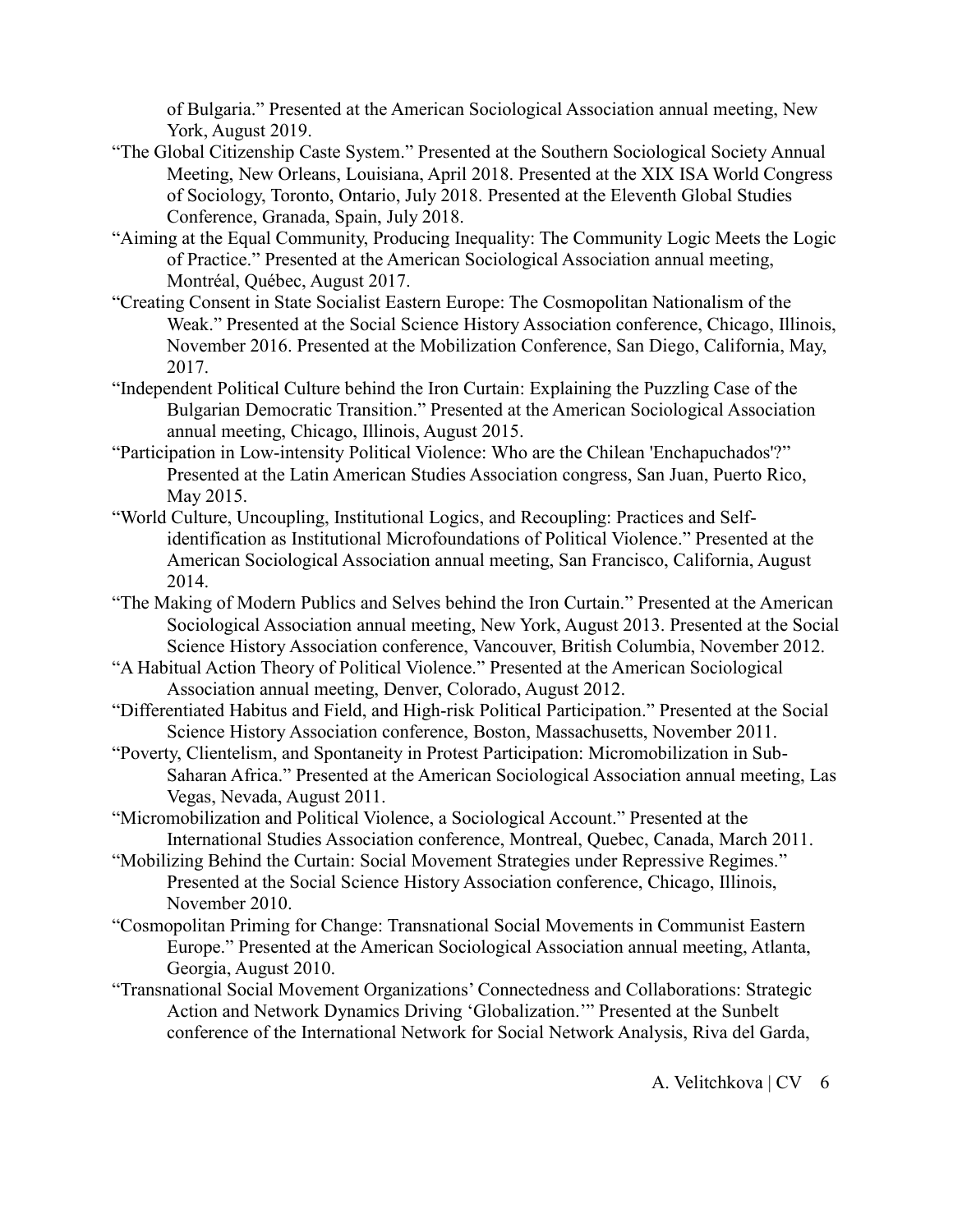Italy, June-July 2010. Presented at the International Studies Association conference, New Orleans, Louisiana. February 2010.

- "Cultural Mobilization behind the Eastern European Transitions of 1989." Presented at the International Studies Association conference, New Orleans, Louisiana. February 2010.
- "Individual Engagement in Political Violence in Sub-Saharan Africa: Women's Subordination and History of Violence in the Family." Presented at the American Sociological Association annual meeting, San Francisco, California, August 2009.
- "The Role of Emotions in Max Weber's Theory of Action." Presented at the American Sociological Association annual meeting, Boston, Massachusetts, August 2008.
- "From Porto Alegre to Live 8: Mainstreaming the Global Call to Action against Poverty." Presented at the International Studies Association conference, San Francisco, California. March 2008.

### **Other Talks**

"The Global Citizenship Caste System." University of Mississippi, February 23, 2018.

# **TEACHING EXPERIENCE**

#### **University of Mississippi**

European Studies, undergraduate seminar, spring 2017, spring 2018 Global Studies, undergraduate seminar, spring 2019, spring 2020 (transitioned to online/remote), spring 2021 (remote), spring 2022 Introduction to International Studies, undergraduate, fall 2017, fall 2018, fall 2019 Introductory Sociology, undergraduate, fall 2016, spring 2017, fall 2017, spring 2018, spring 2019, spring 2021 (online), summer 2022 (online) Research Methods, undergraduate seminar, fall 2016, fall 2017, fall 2018, fall 2019, spring 2020

(transitioned to online/remote), fall 2020 (remote), fall 2021 Senior/Honors Thesis Seminar, fall 2021-spring 2022

Sociology of Citizenship, graduate seminar, spring 2022

#### **University of Notre Dame**

Global Sociology of Discontent senior seminars, summer 2012, summer 2013 received an Outstanding Graduate Student Teaching Award

**St. Mary's College**

Introduction to Social Problems*,* fall 2011

# **Southern Illinois University Carbondale**

French and Spanish languages and cultures courses, 2001-2007

# **RESEARCH SUPERVISION**

#### **University of Mississippi**

*MA thesis chair* (completed theses), Department of Sociology and Anthropology Christopher Gage, "Masculinity and Cohesion in Miniature Wargaming," 2021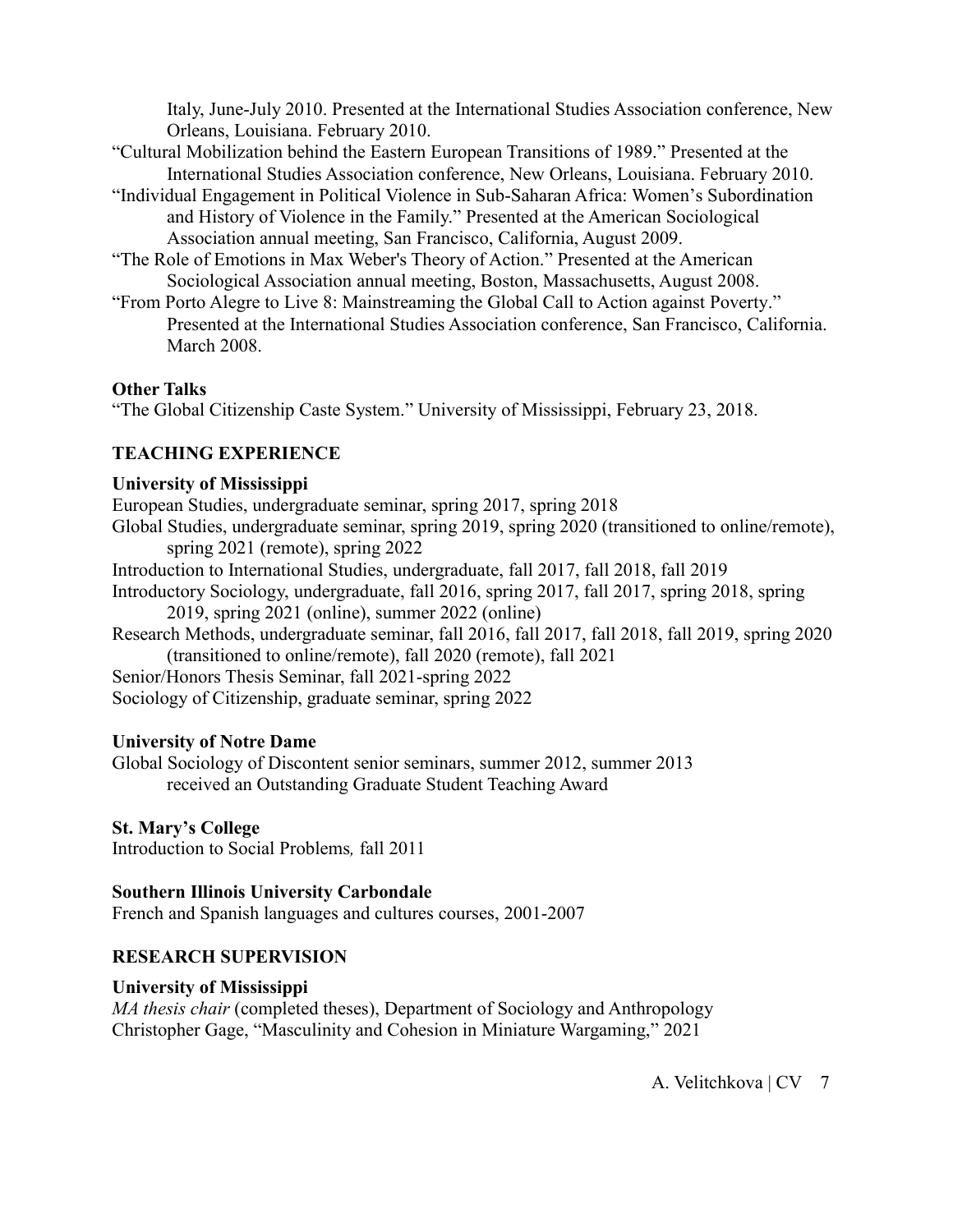- *Senior/honors thesis mentor/primary advisor* (completed theses), Croft Institute for International Studies
- Sarah Kathryn Harris, "Body Image Perceptions Reflected in Social Media: A Guatemalan Instagram Study," 2022
- Keegan Lyle, "The Sustainability Rhetoric among the Spanish Fashion Companies Involved in the Rana Plaza Collapse of 2013," 2022
- Amy Rhodes, "Why No Rallying Force? Factors of Rassemblement National Underperformance in 2021 French Regional Elections," 2022
- Eli Landes, "Bretonnitude & Welshness: A Case Study on Identity and Language in Brittany and Wales," 2021
- McClellan Davis, "Differences in Talk about Violence and Terrorism: A Case Study of the Basque Country and Northern Ireland," 2020
- Mollie Bradford, "Generational Expressions of Basque Nationalism," 2019
- Nicholas Senften, "'¡El Nuevo Chile Papi!': An Examination of the Influence of Public Opinion on the Development of Chilean Immigration Policies," 2018
- Alyssa Smith, "Femininity in Media Portrayals of Chinese Female Soldiers," 2018, won the East Asian thesis prize
- Savannah Coleman, "(N)Ostalgic Consumption and the Former German Democratic Republic," 2017, runner-up for the European thesis prize

*Senior/honors thesis reader* (completed theses), Croft Institute for International Studies

- Dayton Ashby, "The Traditional Right in Contemporary France: A Strategic Failure in a Party System in Flux," 2022
- Nicholas Bovenzi, "The Determinants of Foreign Direct Investment in Central and Eastern Europe," 2022
- Clementina Ferraro, "China: Maintaining Authoritarian Government in the Face of Globalization and Marketization," 2022
- Gillian Littleton, "Russia's Agenda For Ukraine: An Examination of Putin's Media Propaganda Narratives," 2022
- Reed Peets, "Cultural Memory Conflicted in Post-Conflict Peru: Constructing Heroes and Villains in *La casa rosada* and *La hora final,*" 2022
- Canaan Vaughan, "Social media agenda setting of Environmental Policy Issues in Switzerland," 2022
- David McDonald, "Popular Protests and Democratization in Post-Soviet Countries: An Analysis of Why Some Democracy Movements Failed and Others Succeeded," 2021
- Susanna Cassisa, "Gay Identity in the GDR: The *Homosexuelle Interessengemeinschaft Berlin* between Self-Expression and State Control," 2021, won the European thesis prize
- Rachel Ducker, "Crisis and Catalonia: An Analysis on the Impact of Crisis on the Public Opinion of the Secessionist Movement in Catalonia," 2021
- Olivia Myers, "A Historical and Contextual Analysis of Soviet and Russian 'Active Measures': How Russian Political Warfare Efforts in Foreign Presidential Elections Have Transformed in the Information Age," 2021, runner-up for the European thesis prize

Eleanor Schmid, "From Ideological Resource to Financial Asset: The Evolving Relationship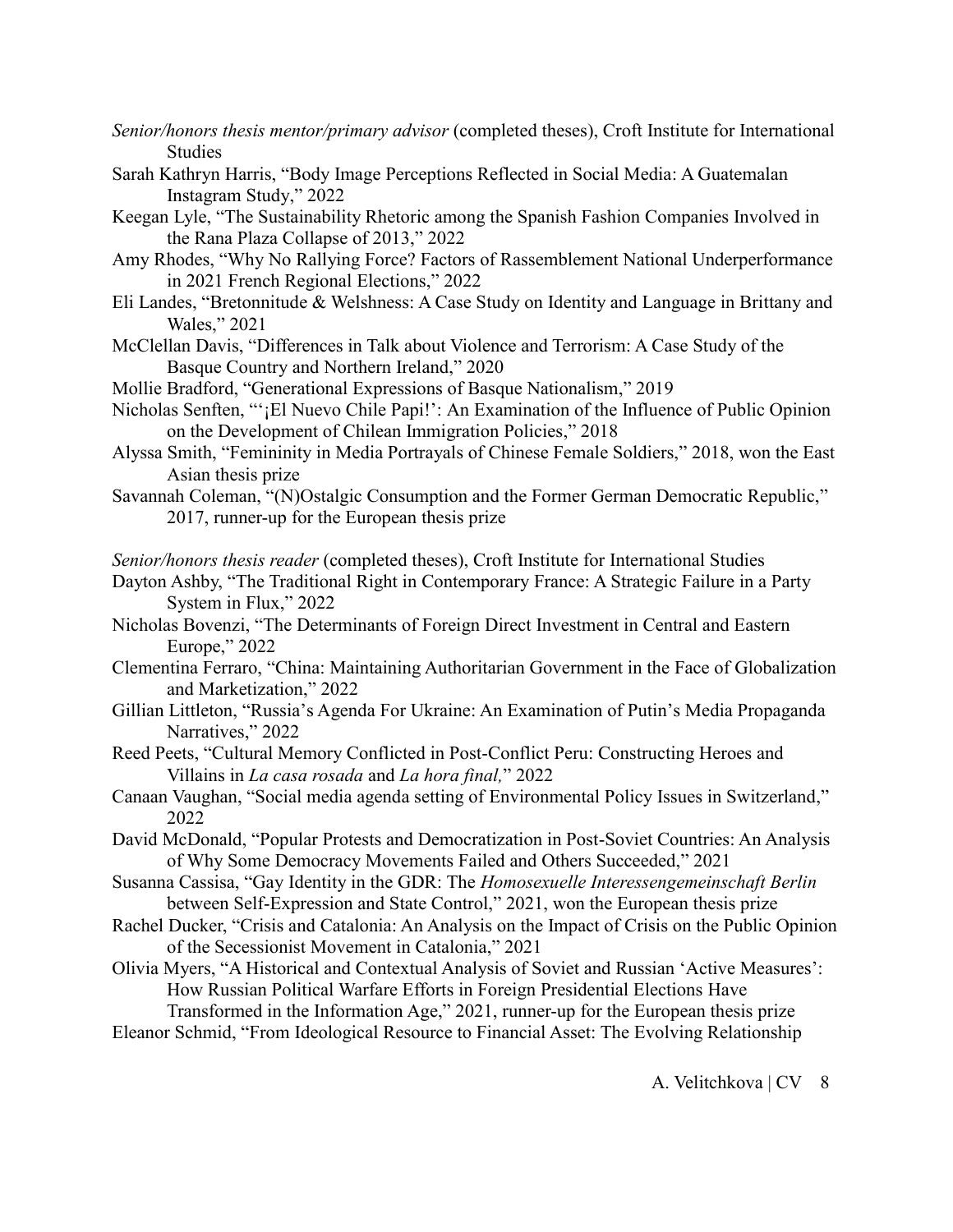between Youth and the State in Putin's Russia," 2021

Alena Vu, "Understanding German-Turkish Identity in the Context of Deutschrap," 2021

Allie Kate Williams, "The Politics of International Investment Law in Latin America," 2021

Cynthia Bauer, "Commodity Fetishism and Performative Identity," 2019

Molly McEwan, "Public School Funding and Income Inequality in Chile," 2019

- Kara Chobot, "The Barriers They Face: The Legal, Social, and Economic Obstacles Immigrants Encounter as They Attempt to Gain Acceptance in French Society," 2017
- Steven Wild, "Refugees Welcome? Discursive Analysis of German *Willkommenskultur* in Crisis," 2017, won the European thesis prize

# **Centre for Social Conflict and Cohesion Studies (COES)**

Trained and supervised undergraduate and postgraduate research assistants for a project on Chilean radical activism, 2014-2016

# **University of Notre Dame**

Trained and supervised undergraduate research assistants in two large data collection projects: Transnational Social Movement Organizations, State Repression in the Americas, 2008- 2011

# **PROFESSIONAL SERVICE**

- Occasional reviewer for the *American Journal of Sociology*, *American Sociological Review*, *Contemporary Sociology*, *Conflict, and Change, Ethics & Global Politics, Mobilization, Research in Social Movements,* and *Sociological Perspectives* Membership Committee of the Culture Section, American Sociological Association, 2021-2022 Membership Committee of the Peace, War, and Social Conflict Section, American Sociological Association, 2019-2020, 2021-2022 Collective Behavior and Social Movements Section Dissertation Award Committee, American Sociological Association, 2019 Global and Transnational Sociology Student Paper Award Committee, American Sociological Association, 2018 Workshop Committee, Collective Behavior and Social Movements Section, American Sociological Association, 2017-2020 Contributing editor, the *Mobilizing Ideas* blog, 2014-present Panel organizer, Social Science History Association, 2011, 2012, 2013, 2021; Latin American Studies Association, 2016 Distinguished book committee member, Labor and Labor Movements Section of the American Sociological Association, 2008-9
- Web designer and manager, Network Institute for Global Democratization North America, 2007-2009

# **UNIVERSITY SERVICE**

# **University of Mississippi**

*Continuous or repeated commitment*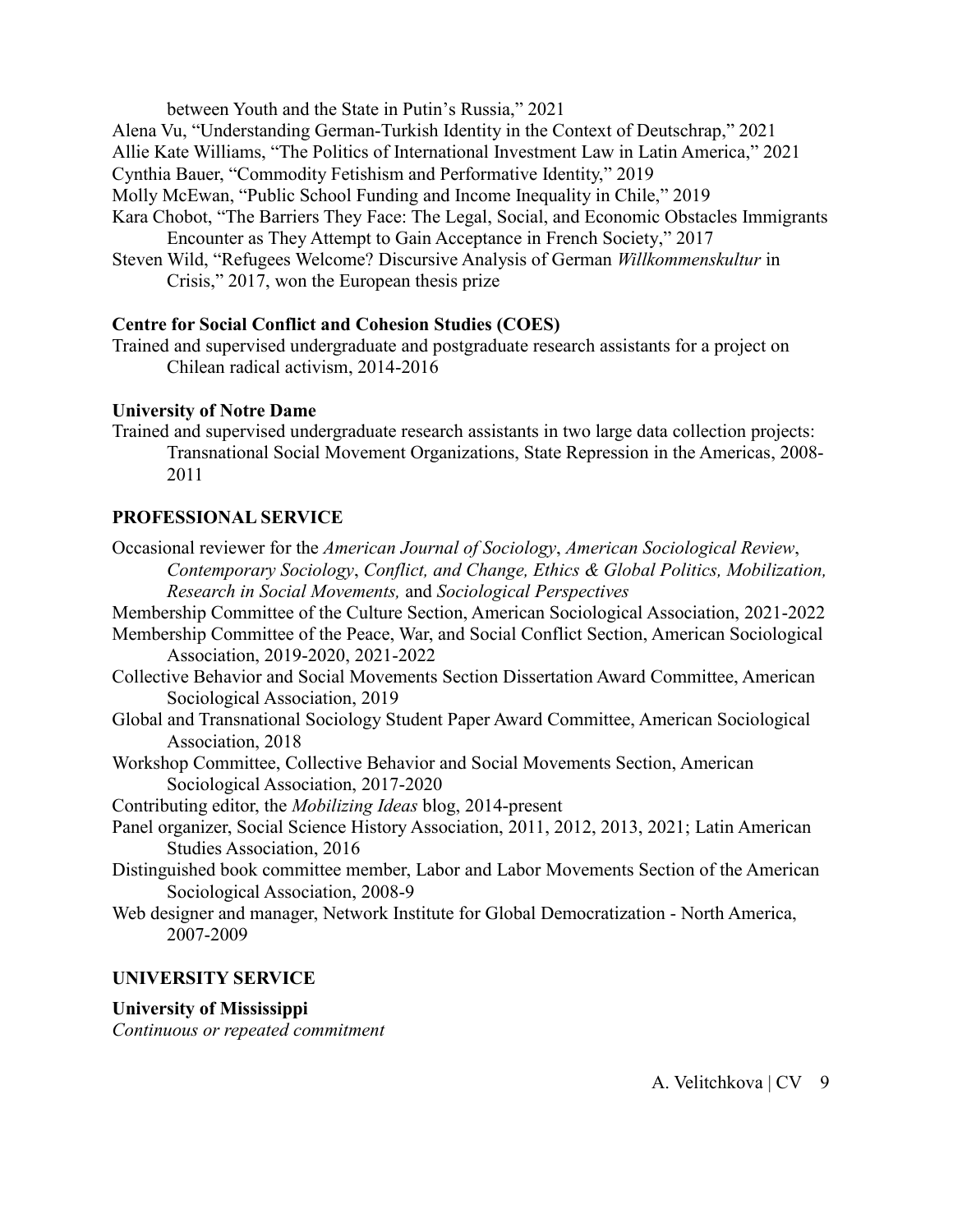- Mark V. Frezzo Human Rights and Social Justice Award committee, Department of Sociology and Anthropology, 2022-present
- Faculty Advisor, Ole Miss Ballroom Dancing Club, 2021-present
- Program review, Croft Institute for International Studies, 2020
- Policy Committee, Department of Sociology and Anthropology, 2019-present
- Vice-president, Ole Miss Ballroom Dancing Club, 2019-2021
- Inter-regional/social science thesis prize committee, Croft Institute for International Studies, 2019, 2020, 2022
- European thesis prize committee, Croft Institute for International Studies, 2017, 2021
- Faculty Senate representative for the Department of Sociology and Anthropology, 2017-2020 Finance & Benefits Committee, Faculty Senate, 2017-2020
- Visiting Speaker Series coordinator, Croft Institute for International Studies, 2017-2021
- Student orientation, faculty retreat, and student-centered events, Croft Institute for International Studies, 2016-present
- Graduate student orientation and student support meetings, Department of Sociology and Anthropology 2016-present

#### *Occasional commitment*

- The Great Debate judge, "Should patents be waived on Covid-19 vaccines to increase global vaccination rates?" UM Ethics Bowl team vs. UM Alumni, November 11, 2021
- Comparative Education Panels, Ed.D. program, June 15, 2019; June 13, 2020
- Department representative at the Mississippi Community and Junior Colleges' curriculum alignment meeting for Social Sciences, Holmes Community College, Grenada, Mississippi, October 26, 2018
- Panel chair, Transnational activism, 17th Annual Isom Student Gender Conference, March 30, 2017

*Service to students*

- MA thesis chair, Department of Sociology and Anthropology Fowzia Binte Faruque, 2022-3 Brenna Paola, 2022 Christopher Gage, 2020-2021
- MA teaching internship supervision, Department of Sociology and Anthropology Alexis Slade, 2021-2022 Kara Coward, 2020-2021
- MA student advising, Department of Sociology and Anthropology
	- Fowzia Binte Faruque, research, 2022
	- Brenna Paola, research, 2022
	- Sarah Lawrence, teaching, 2021
	- Yunze Li, research, 2021
	- Alexis Slade, teaching, 2021-2022
	- Kara Coward, teaching, 2020-2021
	- Kati Hall, teaching, 2020-2021
	- Tierney Bamrick, research, 2020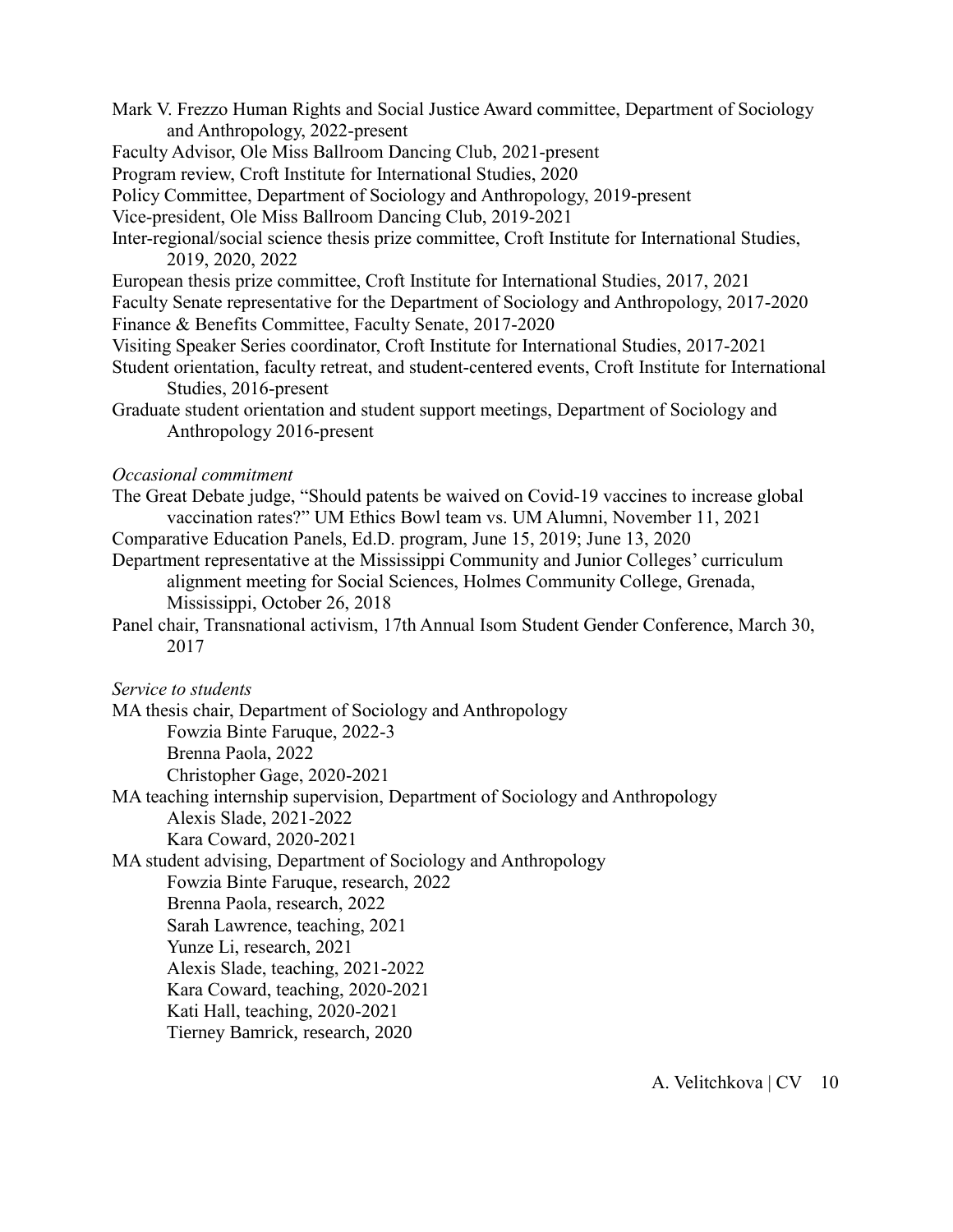Christopher Gage, research, 2019-2020 Maddie Shappley, teaching, research, 2019-2020 Thomas Miller, teaching, 2019 Pace Ward, teaching, research, graduate school, 2018-2020 Katrina Alford, teaching, 2017-2018 Senior/honors thesis mentor/primary advisor, Croft Institute for International Studies, Honors College Sarah Kathryn Harris, 2021-2022 Keegan Lyle, 2020-2022 Amy Rhodes, 2020-2022 Eli Landes, 2019-2021 McClellan Davis, 2019-2020 Mollie Bradford, 2017-2019 Alyssa Smith, 2017-2018 Nicholas Senften, 2016-2018, graduate school advising Savannah Coleman, 2016-2017 Senior/honors thesis reader, Croft Institute for International Studies, Honors College Dayton Ashby, 2021-2022 Nicholas Bovenzi, 2021-2022 Clementina Ferraro, 2021-2022 Gillian Littleton, 2021-2022 Reed Peets, 2021-2022 Canaan Vaughan, 2021-2022 David McDonald, 2021 Susanna Cassisa, 2020-2021 Rachel Ducker, 2020-2021 Olivia Myers, 2020-2021 Eleanor Schmid, 2020-2021 Alena Vu, 2020-2021 Allie Kate Williams, 2020-2021 Cynthia Bauer, 2018-2019 Molly McEwan, 2018-2019 Mary Hollard, 2017-2019 Kara Chobot, 2016-2017 Steven Wild, 2016-2017, graduate school advising until 2018 Senior/honors thesis advising, Croft Institute for International Studies, Honors College Summer Caraway, 2019 Benjamin Hager, 2019 Karlie England, 2017 Sarah Hasselle, 2016 Senior/honors thesis advising, Public Policy Leadership, Honors College Eloise Tyner, 2016-7 Fulbright advising Wesley Craft, 2020